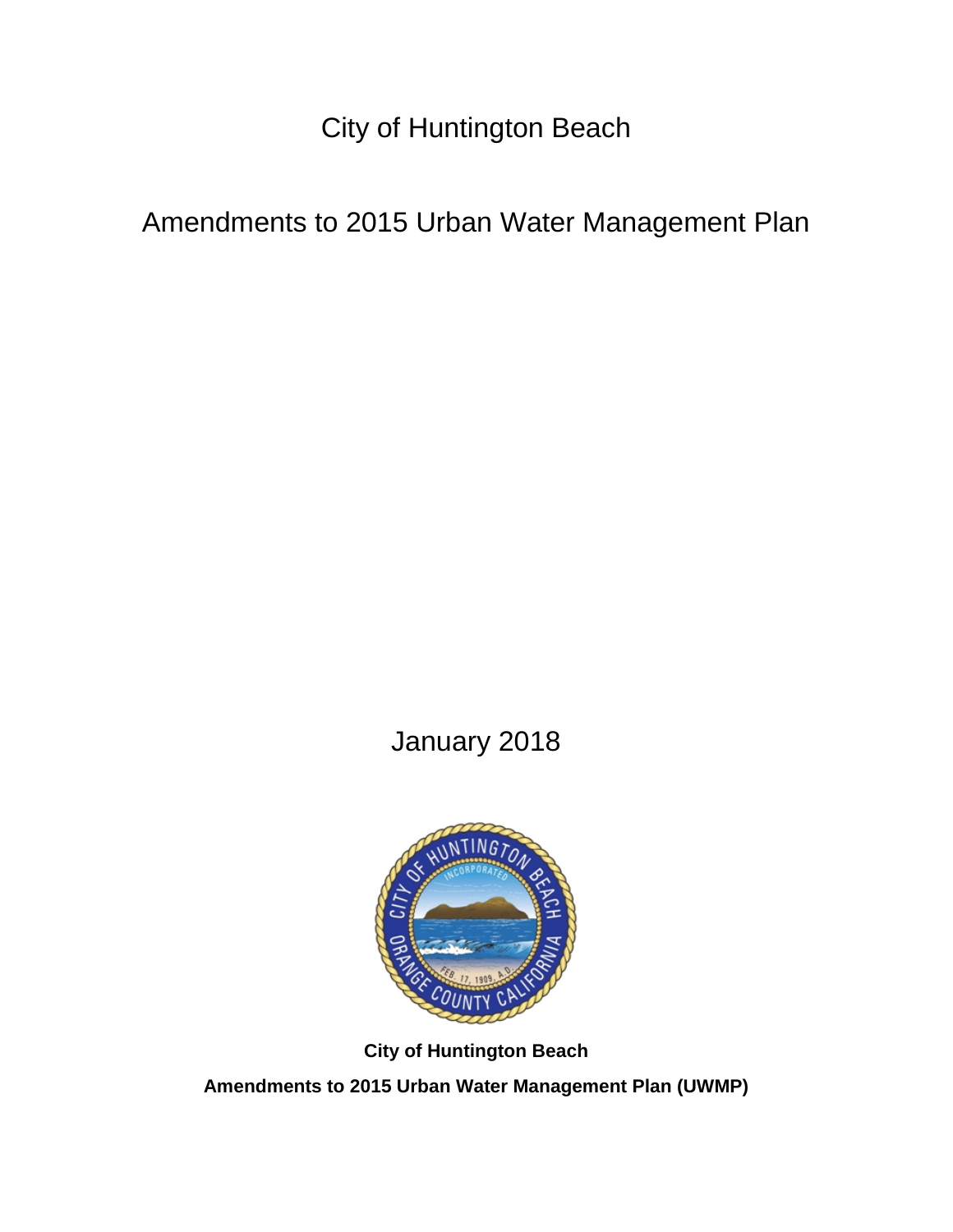## **Contents**

**Revisions to Section 3.3.1** – States that the basin is not adjudicated to address CWC 10631 (b) (2).

**Revisions to Section 3.3.3** – States that the Alamitos barrier is outside of the City's service area.

**Revisions to Section 5.2.3 Table 5-1** – Provides an outline of specific water supply conditions applicable to each stage of water supply reduction as well as assigning percent reduction in water supply to each stage up to a 50 percent reduction to address CWC 10632 (a).

**Revisions to Section 5.5.3 Table 5-4** – Includes consumption reduction methods to address CWC 10632 (a) (5) and provide context for the stages for water supply reduction.

**Revisions to DWR Table 6-4 and Table 6-5** – Includes recycled water used at the Talbert Barriers and the portion of water that will be captured through the OCWD Phase III expansion to address CWC 10633  $(a)(b)$ .

**Revisions to Section DWR Table 6-5** – Includes the amount from Barriers in 2010 to address CWC 10633 (a)(b).

**Revisions to Section 6.2 and DWR Table 6.3** – Clarifies the agency coordination with OCSD and that wastewater is treated within the service area. Specifies the volume of wastewater collected in the service area to address CWC 10633 (a)(b).

**Addition of Section 8.4** – Provides an outline of the steps the City is taking to adopt the Amended UWMP including publicizing a public hearing, holding a public hearing, adopting the UWMP, and submitting the UWMP to the appropriate agencies.

### **Appendices**

**Appendix B –** Update DWR standardized tables 6-2, 6-3, 6-4, 6-5, 8-1, and 8-3.

**Addition of Appendix E-1** – Public Hearing Notice for Amended UWMP.

**Addition of Appendix F-1** – Resolution of the Amended UWMP adoption (Pending City Council Approval).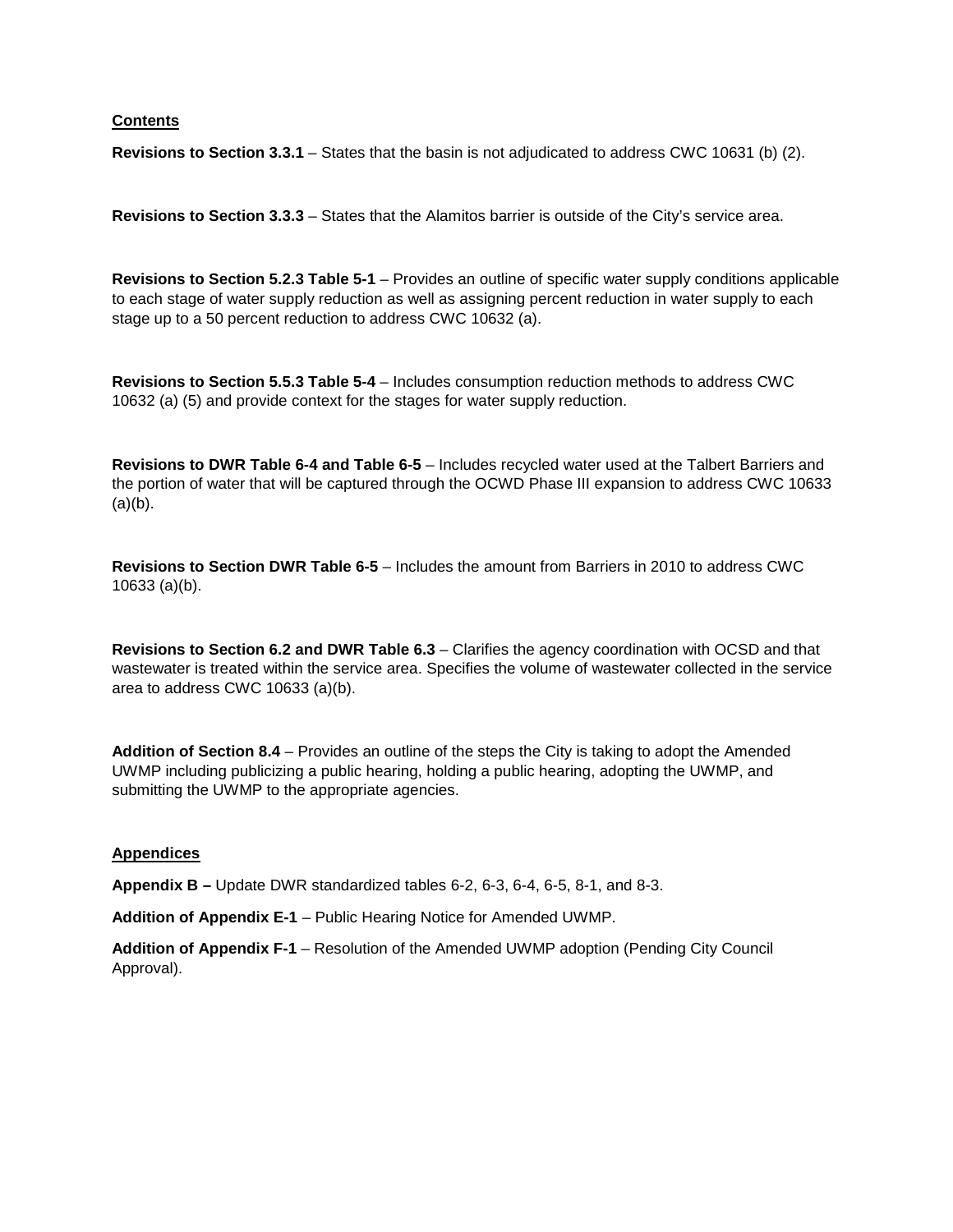# **Revisions to Main UWMP Document**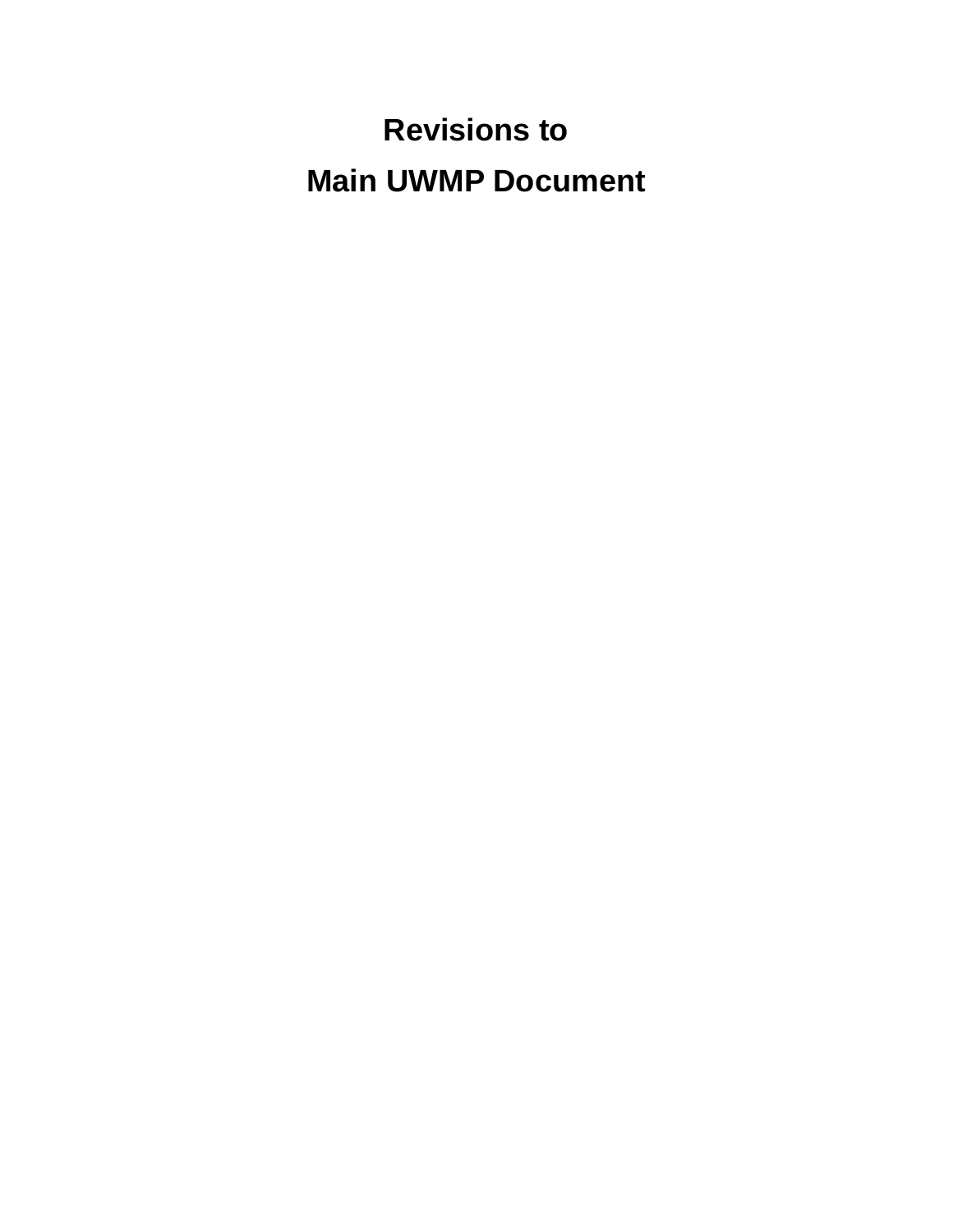#### $3.3.1$ **Basin Characteristics**

The OC Basin underlies the northerly half of Orange County beneath broad lowlands. The OC Basin is not an adjudicated basin and is managed by OCWD. It covers an area of approximately 350 square miles, bordered by the Coyote and Chino Hills to the north, the Santa Ana Mountains to the northeast, and the Pacific Ocean to the southwest. The OC Basin boundary extends to the Orange County-Los Angeles Line to the northwest, where groundwater flows across the county line into the Central Groundwater Basin of Los Angeles County. The total thickness of sedimentary rocks in the OC Basin is over 20,000 feet, with only the upper 2,000 to 4,000 feet containing fresh water. The Pleistocene or younger aquifers comprising this Basin are over 2,000 feet deep and form a complex series of interconnected sand and gravel deposits. The OC Basin's full volume is approximately 66 MAF.

#### $3.3.3$ **Groundwater Recharge Facilities**

Recharging water into the OC Basin through natural and artificial means is essential to support pumping from the OC Basin. Active recharge of groundwater began in 1949, in response to increasing drawdown of the OC Basin and consequently the threat of seawater intrusion. The OC Basin's primary source of recharge is flow from the Santa Ana River, which is diverted into recharge basins and its main Orange County tributary, Santiago Creek. Other sources of recharge water include natural infiltration and recycled water. Today OCWD owns and operates a network of recharge facilities that cover 1,067 acres. An increase in recharge capacity of greater than 10,000 AFY occurred with the addition of the La Jolla Recharge Basin which came online in 2008. The La Jolla Recharge Basin is a 6-acre recharge basin.

One of OCWD's primary efforts has been the control of seawater intrusion into the OC Basin, especially via the Talbert and Alamitos seawater intrusion barriers. The Talbert and Alamitos seawater intrusion barriers are shown on Figure 3-3. Some of the injection wells from the Talbert intrusion barrier are located within the City's service area, however, the Alamitos barrier is outside of the City's service area.

#### $5.2.4$ **City of Huntington Beach**

As defined in Chapter 14.18 of the City's Municipal Water Code, a water shortage is declared based on one or more of the following conditions:

- A general water supply shortage due to increased demand or limited supplies
- A major failure of the supply, storage, and distribution facilities of Metropolitan or of the City
- A local or regional disaster, which limits the water supply

The City's Water Management Program is defined in Chapter 14.18 of the Huntington Beach Municipal Code. This program establishes a staged water conservation program that will encourage reduced water consumption within the City through conservation, enable effective water supply planning, assure reasonable and beneficial use of water, prevent waste of water, and maximize the efficient use of water within the City. Along with permanent water conservation requirements, the City's Water Conservation Program consists of three stages to respond to a reduction in potable water available to the City for distribution to its customers. For the first two stages, the City Council determines, in its sole discretion, that due to drought or other water supply conditions, a water supply shortage or threatened shortage exists and a consumer demand reduction is necessary to make more efficient use of water and appropriately respond to existing water conditions. The third stage is declared by the City Council as a water shortage emergency and residents and businesses are notified that a significant reduction in consumer demand is necessary to maintain sufficient water suppliers for public health and safety. A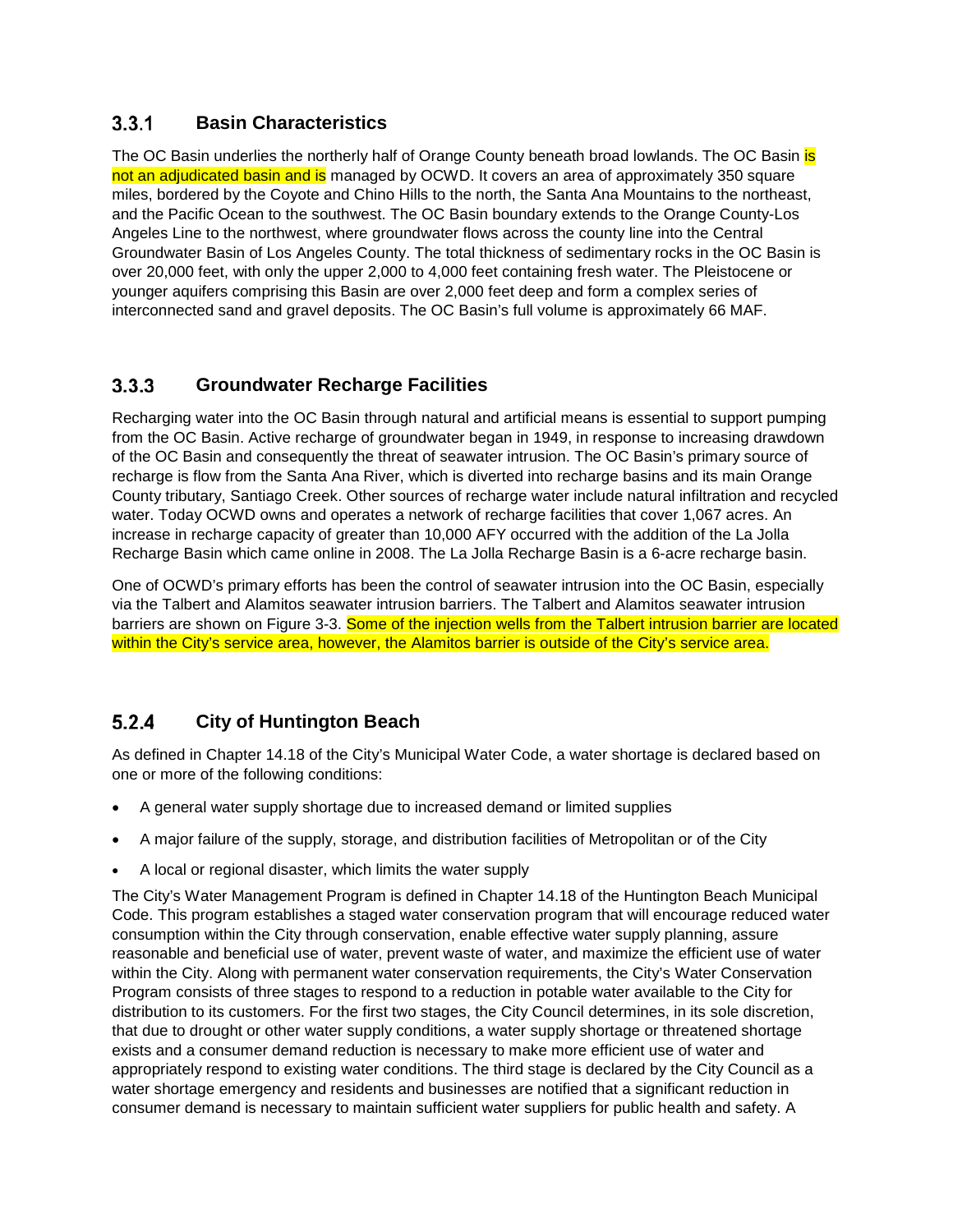summary of the stages of water shortage is displayed in Table 5-1 (Huntington Beach, Chapter 14.18 Municipal Code).

Conditions prevailing in the City area require that available water resources be put to maximum beneficial use to the extent possible. The waste, unreasonable use, or unreasonable method of use of water should be prevented and water conservation and water use efficiency should be encouraged with a view toward maximizing reasonable and beneficial use in the interests of the people of the City and for the public welfare. Preservation of health and safety is a top priority for the City.

| awic o T. Olagos of Watch Offortage Contingency Flam              |                                                 |                                                                                                                                                                                                                                                                        |  |  |
|-------------------------------------------------------------------|-------------------------------------------------|------------------------------------------------------------------------------------------------------------------------------------------------------------------------------------------------------------------------------------------------------------------------|--|--|
| <b>Retail</b><br><b>Stages of Water Shortage Contingency Plan</b> |                                                 |                                                                                                                                                                                                                                                                        |  |  |
|                                                                   |                                                 | <b>Complete Both</b>                                                                                                                                                                                                                                                   |  |  |
| <b>Stage</b>                                                      | <b>Percent Supply</b><br>Reduction <sup>1</sup> | <b>Water Supply Condition</b>                                                                                                                                                                                                                                          |  |  |
|                                                                   | Up to 10%                                       | The City may determine that a "mild" water supply shortage or<br>threatened shortage exists and consumer demand reduction<br>necessary to respond to existing water conditions on a voluntary<br>basis.                                                                |  |  |
| $\mathcal{P}$                                                     | Up to $20%$                                     | The City may determine that a "moderate" water supply<br>shortage or threatened shortage exists and consumer demand<br>reduction necessary to existing water conditions including<br>limiting days of irrigation on a mandatory basis.                                 |  |  |
| 3                                                                 | Up to $50\%$                                    | An "Emergency" condition. Exists when the City declares a<br>water shortage emergency and notifies its residents and<br>businesses that significant reduction in consumer demand is<br>necessary to maintain water supplies for public health, safety,<br>and welfare. |  |  |

**Table 5-1: Stages of Water Shortage Contingency Plan**

*1 One stage in the Water Shortage Contingency Plan must address a water shortage of 50%.*

NOTES: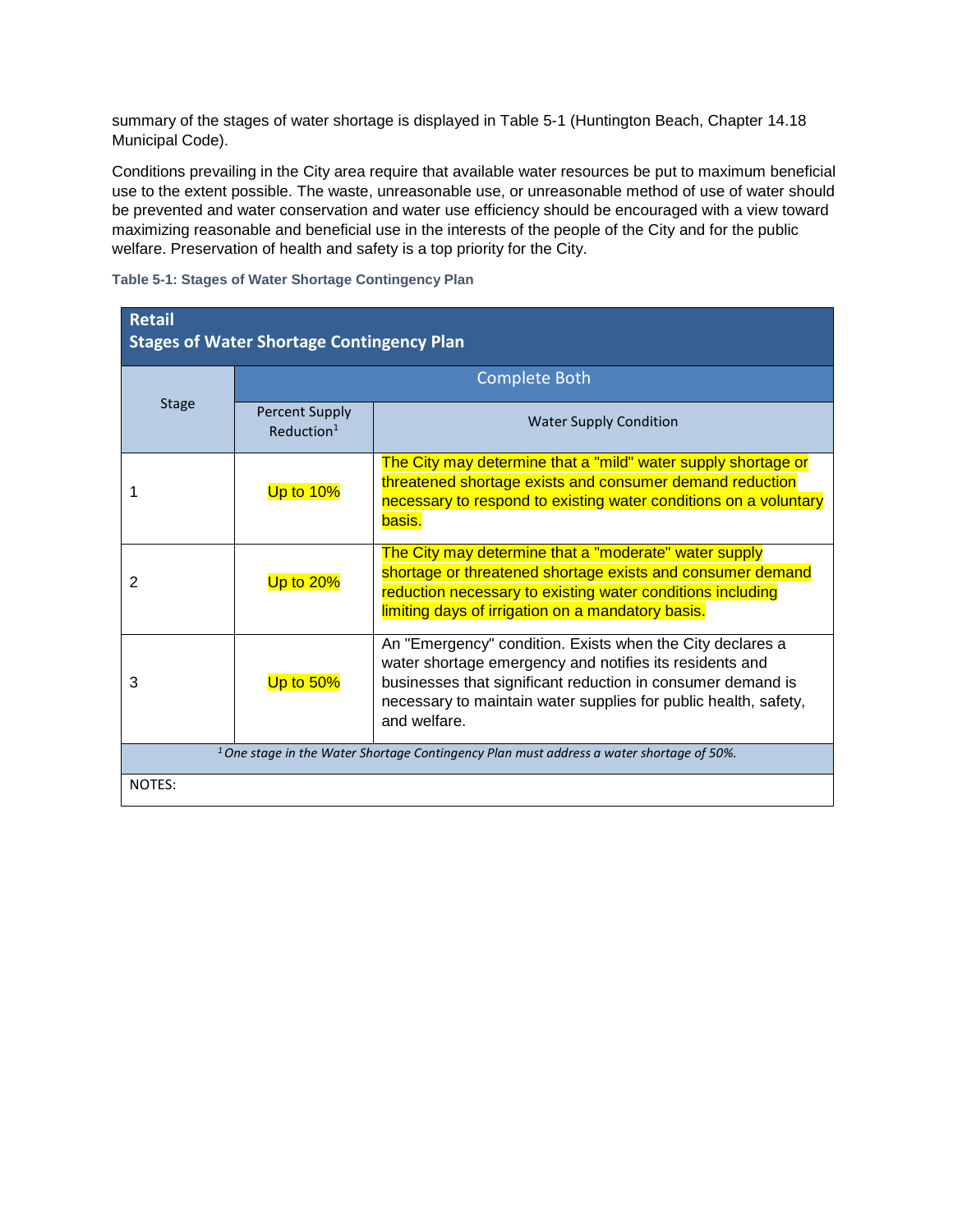#### $5.5.3$ **Consumption Reduction Methods**

Table 5-4 lists the consumption reduction methods that will be used to reduce water use in restrictive stages.

**Table 5-4: Stages of Water Shortage Contingency Plan - Consumption Reduction Methods**

| <b>Retail Only:</b><br><b>Stages of Water Shortage Contingency Plan - Consumption Reduction</b><br><b>Methods</b> |                                                                            |                                                                                                                                                                                                                     |  |  |
|-------------------------------------------------------------------------------------------------------------------|----------------------------------------------------------------------------|---------------------------------------------------------------------------------------------------------------------------------------------------------------------------------------------------------------------|--|--|
| <b>Stage</b>                                                                                                      | Consumption Reduction Methods by<br><b>Water Supplier</b>                  | Additional Explanation or Reference                                                                                                                                                                                 |  |  |
| <b>All</b>                                                                                                        | <b>Offer Water Use Surveys</b>                                             | <b>Program administered by MWDOC</b>                                                                                                                                                                                |  |  |
| All                                                                                                               | <b>Provide Rebates on Plumbing Fixtures</b><br>and Devices                 | Program administered by MWDOC offers<br>rebates to CII and residential customers on<br>devices such as laminar flow restrictors, dry<br>vacuum pumps, premium high efficiency<br>toilets.                           |  |  |
| All                                                                                                               | <b>Provide Rebates for Landscape</b><br><b>Irrigation Efficiency</b>       | Program administered by MWDOC offers<br>rebates to CII and residential customers on<br>devices such as spray nozzles, drip irrigation,<br>smart irrigation timers, soil moisture sensor,<br>in-stem flow regulator. |  |  |
| All                                                                                                               | <b>Provide Rebates for Turf Replacement</b>                                | Program administered by MWDOC offers<br>turf removal rebates to CII and residential<br>customers.                                                                                                                   |  |  |
| $\overline{\mathbf{3}}$                                                                                           | <b>Moratorium or Net Zero Demand</b><br><b>Increase on New Connections</b> | The city will limit or withhold issuance of<br>building permits which require new or<br>expanded water service                                                                                                      |  |  |
| $\overline{\mathbf{3}}$                                                                                           | <b>Moratorium or Net Zero Demand</b><br><b>Increase on New Connections</b> | No new potable water service will be<br>provided except under special<br>circumstances by the City                                                                                                                  |  |  |
| $\overline{\mathbf{3}}$                                                                                           | <b>Moratorium or Net Zero Demand</b><br><b>Increase on New Connections</b> | The City will suspend consideration of<br>annexations to its service area                                                                                                                                           |  |  |
| NOTES:                                                                                                            |                                                                            |                                                                                                                                                                                                                     |  |  |

# **6.2 Wastewater Description and Disposal**

The City operates and maintains the local sewer collection pipes that feed into the OCSD's trunk sewer system to convey wastewater to OCSD's Plant No. 2. OCSD is responsible for the treatment and disposal of all the City's wastewater. The City's sewer system includes 360 miles of sewer lines ranging from 6 inches to 30 inches in diameter, 10,000 manholes and 27 lift stations. OCSD has an extensive system of gravity flow sewers, pump stations, and pressurized sewers. OCSD Plant No. 2 has a capacity of 312 MGD with a 120-inch diameter ocean outfall that extends 4 miles off the coast of the City. There is also a 78-inch diameter emergency outfall that extends 1.3 miles off the coast.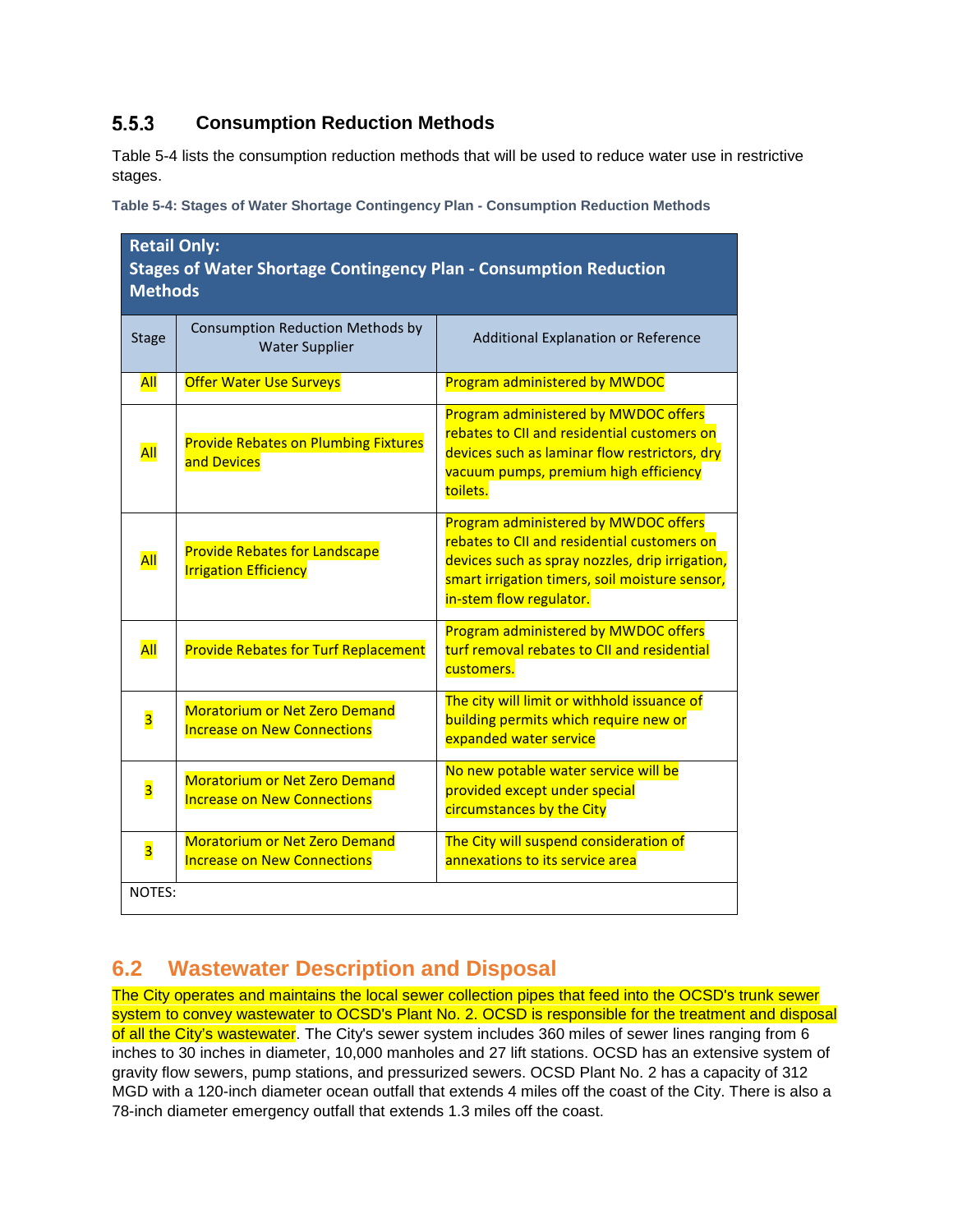Residential homes northwest of Sunset Beach, in the area known as Surfside, have sewer flow that goes to the Sunset Beach Sanitary District, which eventually connects into the City's sewer collection system. The Sunset Aquatic Marina also sends its sewer flow to the City's sewer collection system. Lastly, a property at the northeast corner of Beach Boulevard and Edinger Avenue is within the City of Westminster, but their sewage also goes to the City.

Table 6-1 summarizes the wastewater collected by the City and transported to OCSD's Plant No. 2 in 2015.

| <b>Retail: Wastewater Collected Within Service Area in 2015</b>                                                                                           |                                                  |                                              |                                                                                      |                                          |                                         |
|-----------------------------------------------------------------------------------------------------------------------------------------------------------|--------------------------------------------------|----------------------------------------------|--------------------------------------------------------------------------------------|------------------------------------------|-----------------------------------------|
|                                                                                                                                                           | <b>Wastewater Collection</b>                     |                                              |                                                                                      | <b>Recipient of Collected Wastewater</b> |                                         |
| Name of<br>Wastewater<br><b>Collection Agency</b>                                                                                                         | Wastewater<br>Volume<br>Metered or<br>Estimated? | Volume of<br>Wastewater<br>Collected in 2015 | Name of<br>Wastewater<br>Treatment<br>Agency<br>Receiving<br>Collected<br>Wastewater | <b>Treatment</b><br><b>Plant Name</b>    | Is WWTP<br>Located Within<br>UWMP Area? |
| City of<br>Huntington Beach                                                                                                                               | Estimated                                        | 18,197                                       | <b>OCSD</b>                                                                          | Plant No. 2                              | <b>Yes</b>                              |
| <b>Total Wastewater Collected from</b><br>Service Area in 2015:                                                                                           |                                                  | 18,197                                       |                                                                                      |                                          |                                         |
| NOTES: Estimated at 65% of 2015 potable water consumption. This includes the wastewater from<br>Surfside, Sunset Aquatic Marina, and City of Westminster. |                                                  |                                              |                                                                                      |                                          |                                         |

### **Table 6-1: Wastewater Collected Within Service Area in 2015 (AF)**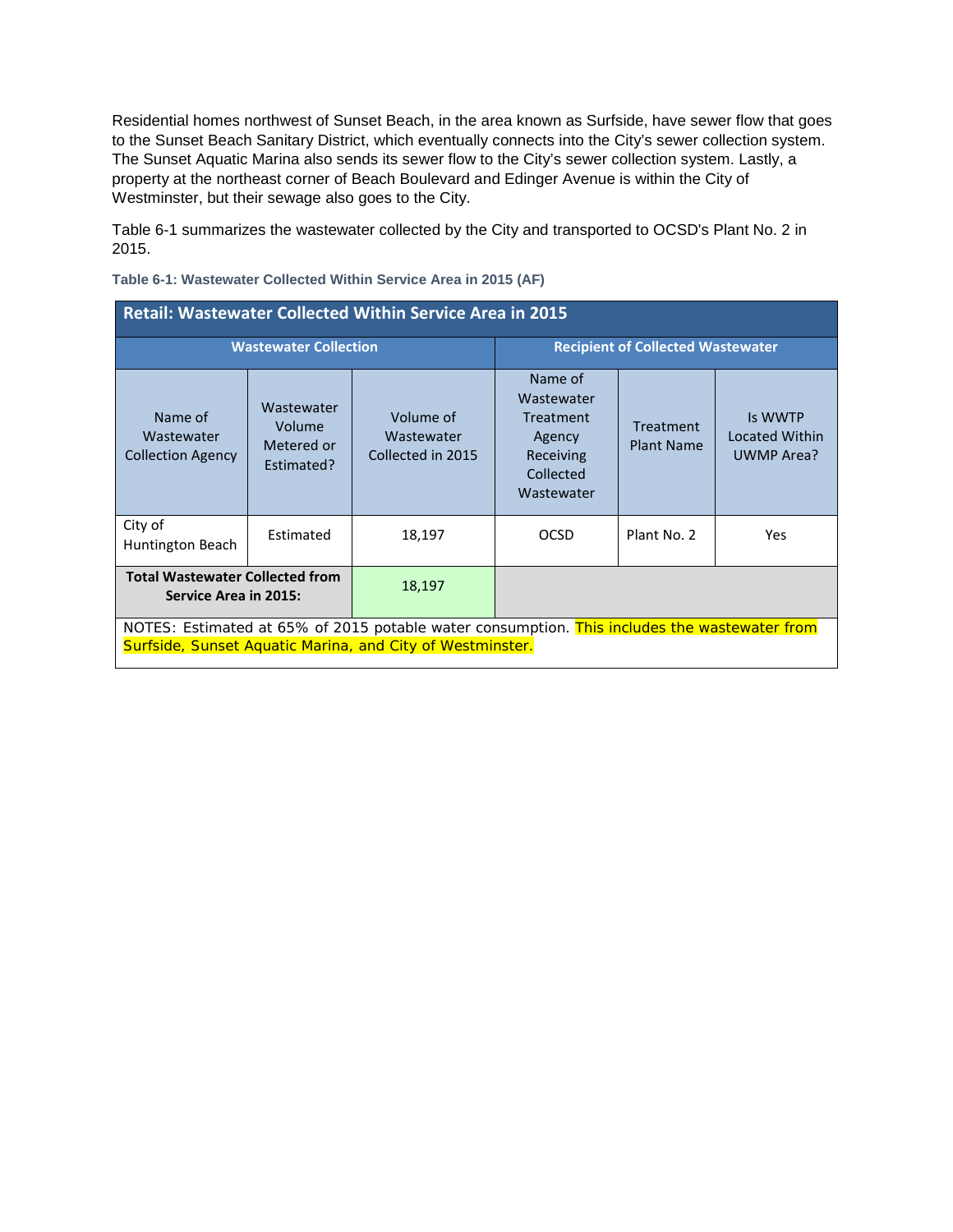# **8.4 UWMP Amendment Process**

#### $8.4.1$ **Resubmitting UWMP**

The City is required by DWR to resubmit the 2015 UWMP Amendments to address certain sections of the California Water Code that were not covered by the original plan. After making edits to the UWMP, the City will go through the adoption process once more. Table 8-3 presents a summary of the steps by the City to adopt the 2015 UWMP Amendments.

**Table 8-3: External Coordination and Outreach for Resubmitting UWMP**

| <b>External Coordination and Outreach</b>                                                               | <b>Date</b>          | <b>Reference</b> |
|---------------------------------------------------------------------------------------------------------|----------------------|------------------|
| Public notification                                                                                     | 01/18/18<br>01/25/18 | Appendix E-1     |
| Held public hearing                                                                                     | <b>TBD</b>           | Appendix E-1     |
| Adopted UWMP Amendment                                                                                  | <b>TBD</b>           | Appendix F-1     |
| Submitted UWMP to DWR                                                                                   | <b>TBD</b>           |                  |
| Submitted UWMP to the California State Library and city or county<br>within the supplier's service area | TBD                  |                  |
| Made UWMP available for public review                                                                   | TBD                  |                  |

The City will publish a public hearing notification in the local newspaper for the UWMP Amendments which can be viewed in Appendix E-1. Subsequent to public notifications, the general public will have opportunities to review the amendments. At the public hearing, the City Council will review and approve the 2015 UWMP Amendments. Appendix F-1 includes the resolution to approve the 2015 UWMP Amendments. The City will submit the 2015 UWMP Amendments to DWR, California State Library, and County of Orange. The 2015 UWMP Amendments will be available for public review no later than 30 days after filing with DWR.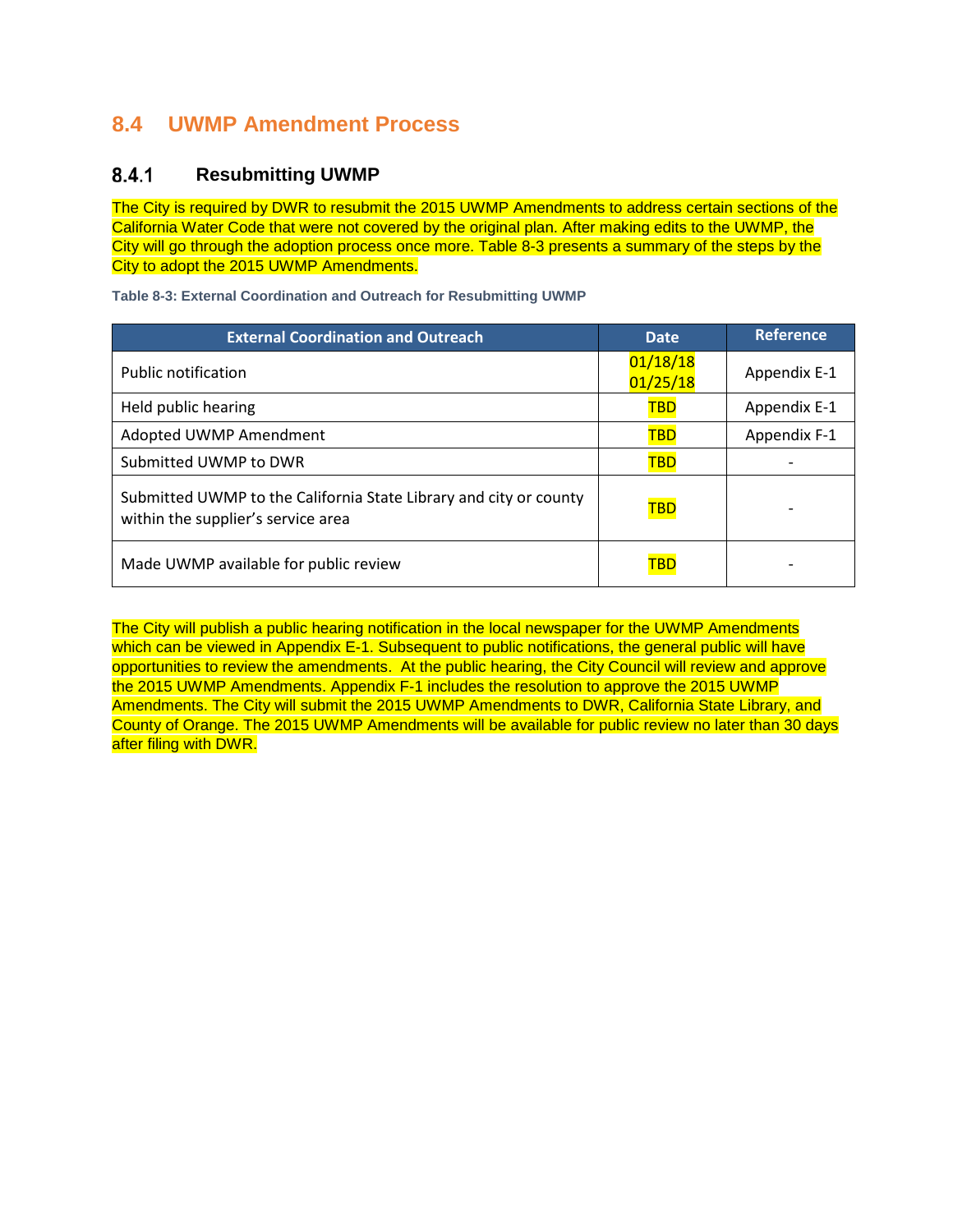**Revisions to Appendix B DWR Standardized Tables**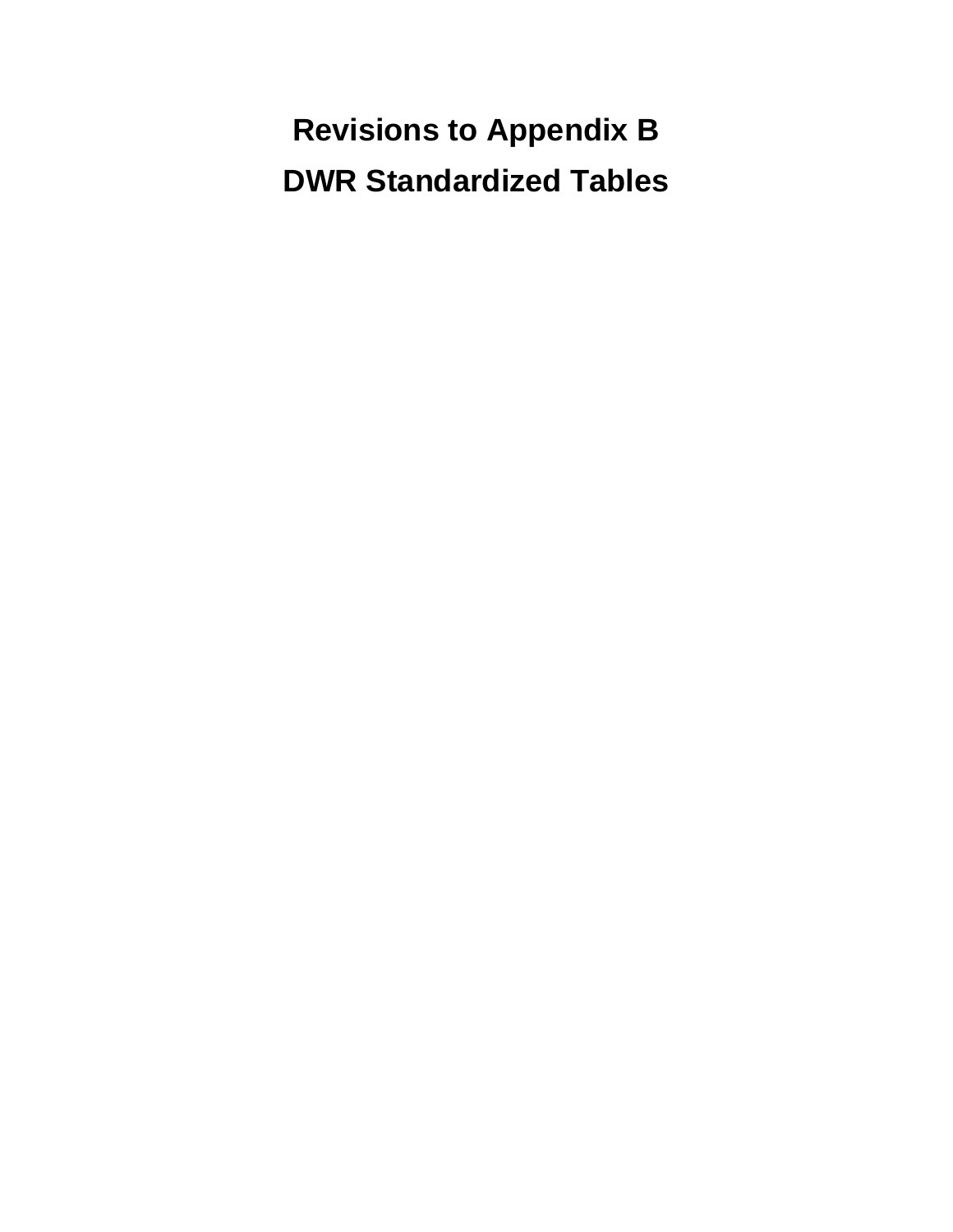|                                                                                                                                                           | Table 6-2 Retail: Wastewater Collected Within Service Area in 2015     |                                              |                                                                                               |                                       |                                                                  |                                                                                          |
|-----------------------------------------------------------------------------------------------------------------------------------------------------------|------------------------------------------------------------------------|----------------------------------------------|-----------------------------------------------------------------------------------------------|---------------------------------------|------------------------------------------------------------------|------------------------------------------------------------------------------------------|
|                                                                                                                                                           |                                                                        |                                              | There is no wastewater collection system. The supplier will not complete the table below.     |                                       |                                                                  |                                                                                          |
|                                                                                                                                                           |                                                                        |                                              | Percentage of 2015 service area covered by wastewater collection system (optional)            |                                       |                                                                  |                                                                                          |
|                                                                                                                                                           |                                                                        |                                              | Percentage of 2015 service area population covered by wastewater collection system (optional) |                                       |                                                                  |                                                                                          |
|                                                                                                                                                           | <b>Wastewater Collection</b>                                           |                                              |                                                                                               |                                       | <b>Recipient of Collected Wastewater</b>                         |                                                                                          |
| Name of<br>Wastewater<br><b>Collection Agency</b>                                                                                                         | Wastewater Volume<br>Metered or<br>Estimated?<br><b>Drop Down List</b> | Volume of<br>Wastewater<br>Collected in 2015 | Name of Wastewater<br><b>Treatment Agency</b><br><b>Receiving Collected</b><br>Wastewater     | <b>Treatment</b><br><b>Plant Name</b> | Is WWTP<br>Located Within<br>UWMP Area?<br><b>Drop Down List</b> | Is WWTP Operation<br>Contracted to a Third<br>Party? (optional)<br><b>Drop Down List</b> |
| City of Huntington<br>Beach                                                                                                                               | Estimated                                                              | 18,197                                       | <b>OCSD</b>                                                                                   | Plant No. 2                           | Yes                                                              |                                                                                          |
| <b>Total Wastewater Collected from Service</b><br>Area in 2015:                                                                                           |                                                                        | 18,197                                       |                                                                                               |                                       |                                                                  |                                                                                          |
| NOTES: Estimated at 65% of 2015 potable water consumption. This includes the wastewater from Surfside, Sunset Aquatic Marina, and City<br>of Westminster. |                                                                        |                                              |                                                                                               |                                       |                                                                  |                                                                                          |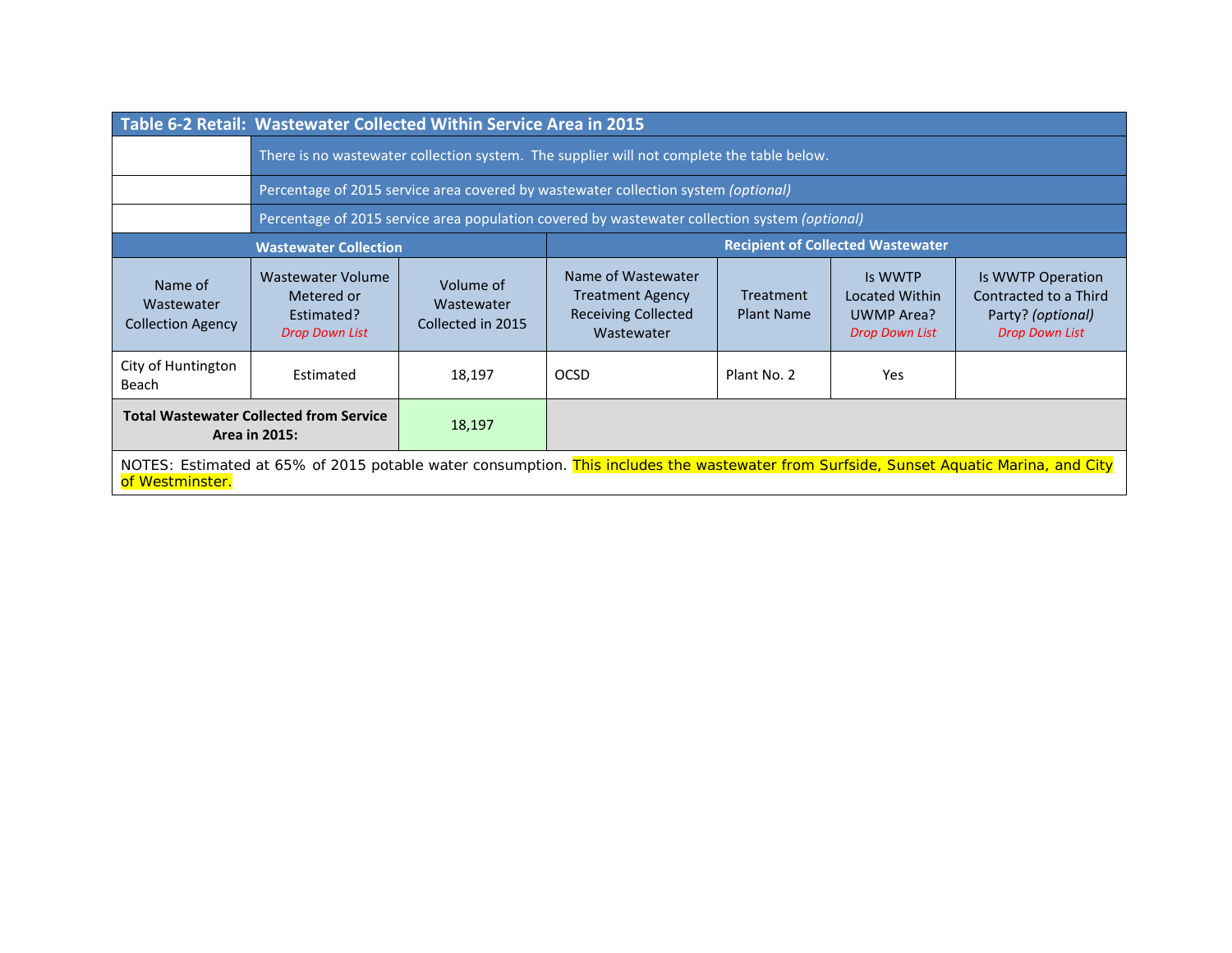| Table 6-3 Retail: Wastewater Treatment and Discharge Within Service Area in 2015                                                                                                  |                                                                                                                          |                                             |                                                           |                                                   |                                                                                     |                                         |                       |                                            |                                       |                                           |
|-----------------------------------------------------------------------------------------------------------------------------------------------------------------------------------|--------------------------------------------------------------------------------------------------------------------------|---------------------------------------------|-----------------------------------------------------------|---------------------------------------------------|-------------------------------------------------------------------------------------|-----------------------------------------|-----------------------|--------------------------------------------|---------------------------------------|-------------------------------------------|
| $\Box$                                                                                                                                                                            | No wastewater is treated or disposed of within the UWMP service area.<br>The supplier will not complete the table below. |                                             |                                                           |                                                   |                                                                                     |                                         |                       |                                            |                                       |                                           |
|                                                                                                                                                                                   |                                                                                                                          |                                             |                                                           |                                                   |                                                                                     |                                         |                       | 2015 volumes                               |                                       |                                           |
| Wastewater<br>Treatment<br><b>Plant Name</b>                                                                                                                                      | <b>Discharge</b><br>Location<br>Name or<br>Identifier                                                                    | <b>Discharge</b><br>Location<br>Description | Wastewater<br>Discharge ID<br><b>Number</b><br>(optional) | Method of<br>Disposal<br><b>Drop down</b><br>list | Does This Plant<br>Treat<br>Wastewater<br>Generated<br>Outside the<br>Service Area? | Treatment<br>Level<br>Drop down<br>list | Wastewater<br>Treated | Discharged<br><b>Treated</b><br>Wastewater | Recycled<br>Within<br>Service<br>Area | Recycled<br>Outside<br>of Service<br>Area |
| Add additional rows as needed                                                                                                                                                     |                                                                                                                          |                                             |                                                           |                                                   |                                                                                     |                                         |                       |                                            |                                       |                                           |
| <b>OCSD Plant</b><br><u>No. 2</u>                                                                                                                                                 | <b>Ocean</b>                                                                                                             |                                             | Ocean<br><b>Outfall</b>                                   |                                                   | Yes                                                                                 | Secondary,<br>Disinfected -<br>2.2      | 75,000                | 75,000                                     | $\overline{\mathbf{0}}$               | $\overline{\mathbf{0}}$                   |
|                                                                                                                                                                                   | 75,000<br>75,000<br>$\overline{0}$<br><b>Total</b><br>$\overline{0}$                                                     |                                             |                                                           |                                                   |                                                                                     |                                         |                       |                                            |                                       |                                           |
| NOTES: All treated wastewater from Plant No. 2 discharges to the ocean (OCSD, Design Consultant Open House Presentation, 2016<br>https://www.ocsd.com/Home/ShowDocument?id=18737) |                                                                                                                          |                                             |                                                           |                                                   |                                                                                     |                                         |                       |                                            |                                       |                                           |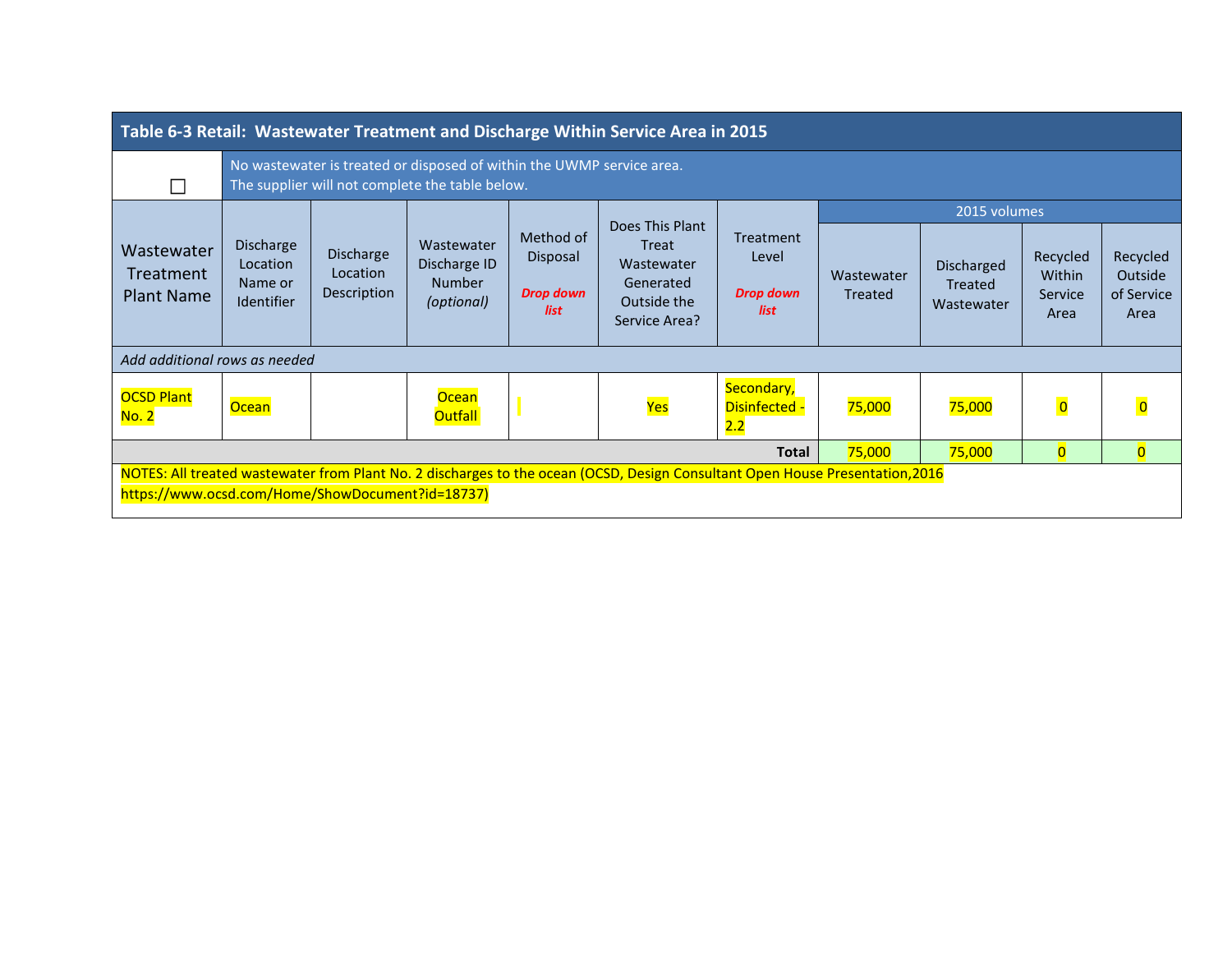| Table 6-4 Retail: Current and Projected Recycled Water Direct Beneficial Uses Within Service Area                         |  |                                                                                                                                                   |                                      |       |       |       |       |       |            |
|---------------------------------------------------------------------------------------------------------------------------|--|---------------------------------------------------------------------------------------------------------------------------------------------------|--------------------------------------|-------|-------|-------|-------|-------|------------|
| П                                                                                                                         |  | Recycled water is not used and is not planned for use within the service area of the supplier.<br>The supplier will not complete the table below. |                                      |       |       |       |       |       |            |
| Name of Agency Producing (Treating) the Recycled Water:                                                                   |  |                                                                                                                                                   | OCSD and OCWD                        |       |       |       |       |       |            |
| Name of Agency Operating the Recycled Water Distribution<br>System:                                                       |  |                                                                                                                                                   | <b>OCWD</b>                          |       |       |       |       |       |            |
| Supplemental Water Added in 2015                                                                                          |  |                                                                                                                                                   | N/A                                  |       |       |       |       |       |            |
| Source of 2015 Supplemental Water                                                                                         |  |                                                                                                                                                   | N/A                                  |       |       |       |       |       |            |
| <b>Beneficial Use Type</b><br>These are the only Use Types that will be<br>recognized by the DWR online submittal<br>tool |  | General Description of<br><b>2015 Uses</b>                                                                                                        | Level of Treatment<br>Drop down list | 2015  | 2020  | 2025  | 2030  | 2035  | 2040 (opt) |
| Agricultural irrigation                                                                                                   |  |                                                                                                                                                   |                                      |       |       |       |       |       |            |
| Landscape irrigation (excludes golf<br>courses)                                                                           |  |                                                                                                                                                   |                                      |       |       |       |       |       |            |
| Golf course irrigation                                                                                                    |  |                                                                                                                                                   |                                      |       |       |       |       |       |            |
| Commercial use                                                                                                            |  |                                                                                                                                                   |                                      |       |       |       |       |       |            |
| Industrial use                                                                                                            |  |                                                                                                                                                   |                                      |       |       |       |       |       |            |
| Geothermal and other energy<br>production                                                                                 |  |                                                                                                                                                   |                                      |       |       |       |       |       |            |
| Seawater intrusion barrier                                                                                                |  | <b>Talbert Barrier</b>                                                                                                                            | Advanced                             | 8,061 | 8,061 | 9,080 | 9,080 | 9,080 | 9,080      |
| Recreational impoundment                                                                                                  |  |                                                                                                                                                   |                                      |       |       |       |       |       |            |
| Wetlands or wildlife habitat                                                                                              |  |                                                                                                                                                   |                                      |       |       |       |       |       |            |
| Groundwater recharge (IPR)                                                                                                |  |                                                                                                                                                   |                                      |       |       |       |       |       |            |
| Surface water augmentation (IPR)                                                                                          |  |                                                                                                                                                   |                                      |       |       |       |       |       |            |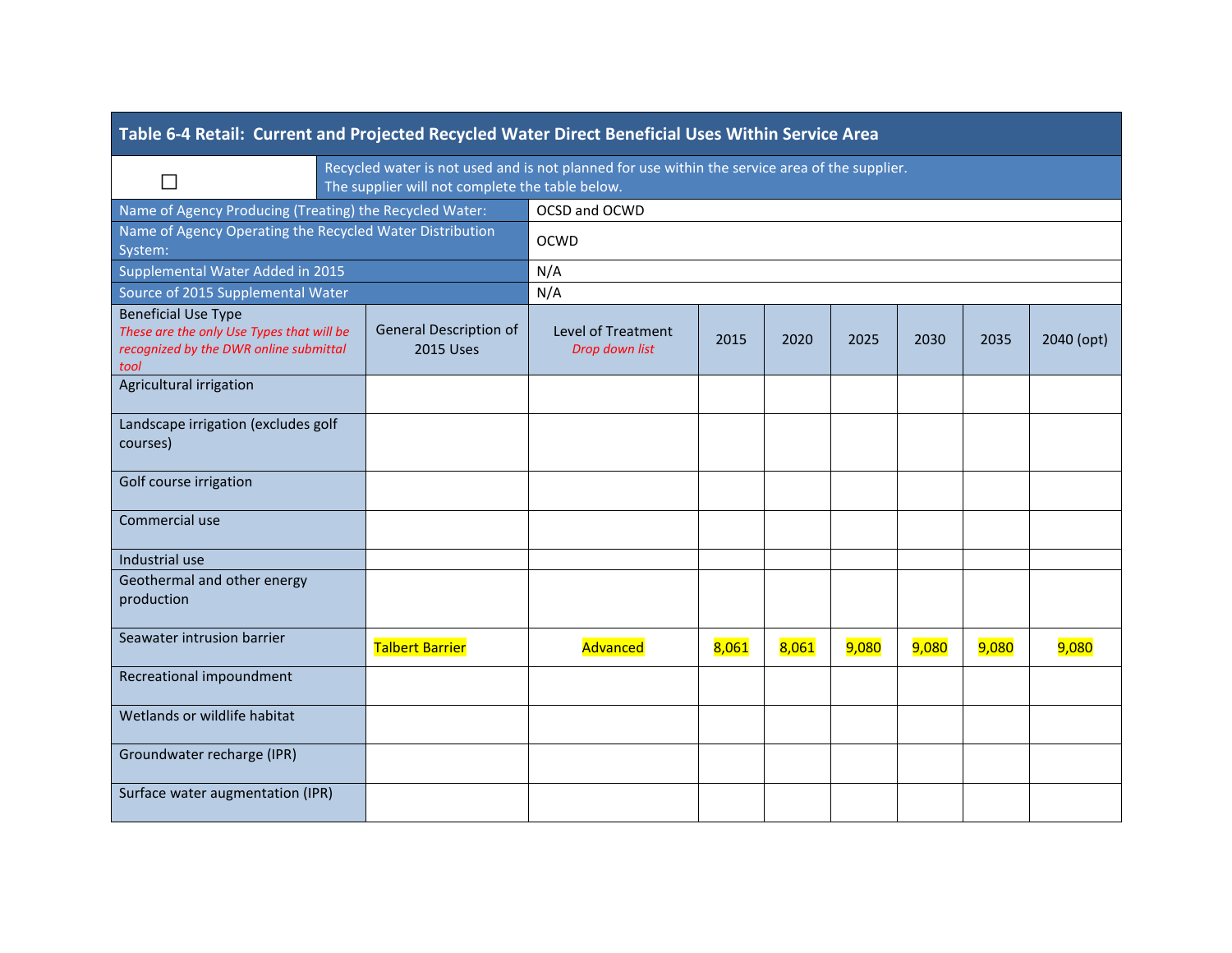| Table 6-4 Retail: Current and Projected Recycled Water Direct Beneficial Uses Within Service Area                                                                                                                                                                                                                                                                                                                                                                                                                                                                                                                                                                                                                                                                                                                                                                                                                                                                                               |                                 |                                                 |                                                                                                |       |       |       |       |       |            |
|-------------------------------------------------------------------------------------------------------------------------------------------------------------------------------------------------------------------------------------------------------------------------------------------------------------------------------------------------------------------------------------------------------------------------------------------------------------------------------------------------------------------------------------------------------------------------------------------------------------------------------------------------------------------------------------------------------------------------------------------------------------------------------------------------------------------------------------------------------------------------------------------------------------------------------------------------------------------------------------------------|---------------------------------|-------------------------------------------------|------------------------------------------------------------------------------------------------|-------|-------|-------|-------|-------|------------|
| M.                                                                                                                                                                                                                                                                                                                                                                                                                                                                                                                                                                                                                                                                                                                                                                                                                                                                                                                                                                                              |                                 | The supplier will not complete the table below. | Recycled water is not used and is not planned for use within the service area of the supplier. |       |       |       |       |       |            |
| Name of Agency Producing (Treating) the Recycled Water:                                                                                                                                                                                                                                                                                                                                                                                                                                                                                                                                                                                                                                                                                                                                                                                                                                                                                                                                         |                                 |                                                 | OCSD and OCWD                                                                                  |       |       |       |       |       |            |
| Name of Agency Operating the Recycled Water Distribution<br>System:                                                                                                                                                                                                                                                                                                                                                                                                                                                                                                                                                                                                                                                                                                                                                                                                                                                                                                                             |                                 |                                                 | <b>OCWD</b>                                                                                    |       |       |       |       |       |            |
| Supplemental Water Added in 2015                                                                                                                                                                                                                                                                                                                                                                                                                                                                                                                                                                                                                                                                                                                                                                                                                                                                                                                                                                |                                 |                                                 | N/A                                                                                            |       |       |       |       |       |            |
| Source of 2015 Supplemental Water                                                                                                                                                                                                                                                                                                                                                                                                                                                                                                                                                                                                                                                                                                                                                                                                                                                                                                                                                               |                                 |                                                 | N/A                                                                                            |       |       |       |       |       |            |
| <b>Beneficial Use Type</b><br>These are the only Use Types that will be<br>recognized by the DWR online submittal<br>tool                                                                                                                                                                                                                                                                                                                                                                                                                                                                                                                                                                                                                                                                                                                                                                                                                                                                       |                                 | General Description of<br><b>2015 Uses</b>      | Level of Treatment<br>Drop down list                                                           | 2015  | 2020  | 2025  | 2030  | 2035  | 2040 (opt) |
| Direct potable reuse                                                                                                                                                                                                                                                                                                                                                                                                                                                                                                                                                                                                                                                                                                                                                                                                                                                                                                                                                                            |                                 |                                                 |                                                                                                |       |       |       |       |       |            |
| Other                                                                                                                                                                                                                                                                                                                                                                                                                                                                                                                                                                                                                                                                                                                                                                                                                                                                                                                                                                                           | <b>Type</b><br>of<br><b>Use</b> |                                                 |                                                                                                |       |       |       |       |       |            |
|                                                                                                                                                                                                                                                                                                                                                                                                                                                                                                                                                                                                                                                                                                                                                                                                                                                                                                                                                                                                 |                                 |                                                 | Total:                                                                                         | 8,061 | 8,061 | 9,080 | 9,080 | 9,080 | 9,080      |
| <b>IPR - Indirect Potable Reuse</b>                                                                                                                                                                                                                                                                                                                                                                                                                                                                                                                                                                                                                                                                                                                                                                                                                                                                                                                                                             |                                 |                                                 |                                                                                                |       |       |       |       |       |            |
| NOTES: Talbert Barrier - In 2015, a total volume of approximately 36,275 AF from Orange County Water District's Groundwater Replenishment System<br>(GWRS) is used for the Talbert Barrier injection to prevent seawater intrusion (OCWD 2015 Groundwater Management Plan). We assumed 22 percent of the<br>injected water is through injection wells located within the City of Huntington Beach boundary (8 of 36 injections wells lie within Huntington Beach). In 2025<br>GWRS Phase III expansion is projected to add 33,600 AFY (OCWD 2015 Groundwater Management Plan). Since 35 percent of GWRS water is currently used<br>for seawater intrusion, the same percentage is assumed for Phase III. Talbert Barrier represents 39 percent of all seawater intrusion barrier water (OCWD<br>2015 Groundwater Management Plan).<br>Assumes amount used in 2020 equals 2015 (prior to Phase III expansion in 2025). Assumes amount used in 2025 will equal 2030, 2035, and 2040 per Phase III |                                 |                                                 |                                                                                                |       |       |       |       |       |            |
| expansion.                                                                                                                                                                                                                                                                                                                                                                                                                                                                                                                                                                                                                                                                                                                                                                                                                                                                                                                                                                                      |                                 |                                                 |                                                                                                |       |       |       |       |       |            |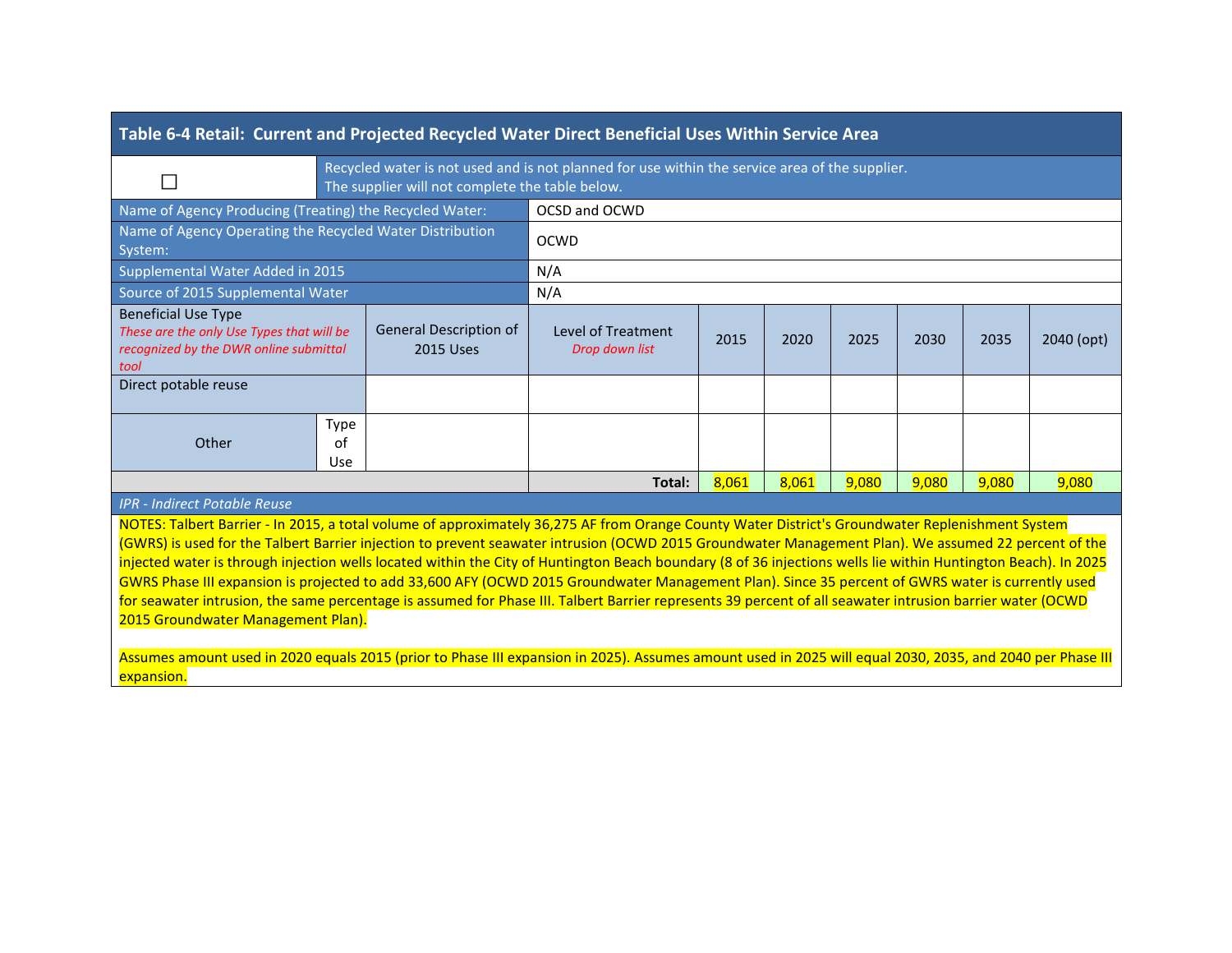| Table 6-5 Retail: 2010 UWMP Recycled Water Use Projection Compared to 2015 Actual                        |                                                                                                                       |                    |       |  |  |
|----------------------------------------------------------------------------------------------------------|-----------------------------------------------------------------------------------------------------------------------|--------------------|-------|--|--|
|                                                                                                          | Recycled water was not used in 2010 nor projected for use in 2015.<br>The supplier will not complete the table below. |                    |       |  |  |
| Use Type<br>These are the only Use Types that will be recognized by the WUEdata online<br>submittal tool | 2010 Projection for<br>2015                                                                                           | 2015 actual use    |       |  |  |
| Agricultural irrigation                                                                                  |                                                                                                                       |                    |       |  |  |
| Landscape irrigation (excludes golf courses)                                                             |                                                                                                                       |                    |       |  |  |
| Golf course irrigation                                                                                   |                                                                                                                       |                    |       |  |  |
| Commercial use                                                                                           |                                                                                                                       |                    |       |  |  |
| Industrial use                                                                                           |                                                                                                                       |                    |       |  |  |
| Geothermal and other energy production                                                                   |                                                                                                                       |                    |       |  |  |
| Seawater intrusion barrier                                                                               |                                                                                                                       | Data not available | 8,061 |  |  |
| Recreational impoundment                                                                                 |                                                                                                                       |                    |       |  |  |
| Wetlands or wildlife habitat                                                                             |                                                                                                                       |                    |       |  |  |
| Groundwater recharge (IPR)                                                                               |                                                                                                                       |                    |       |  |  |
| Surface water augmentation (IPR)                                                                         |                                                                                                                       |                    |       |  |  |
| Direct potable reuse                                                                                     |                                                                                                                       |                    |       |  |  |
| Other                                                                                                    | Required for this<br>use                                                                                              |                    |       |  |  |
|                                                                                                          |                                                                                                                       |                    |       |  |  |
|                                                                                                          | <b>Total</b>                                                                                                          |                    | 8,061 |  |  |
| NOTES: See Table 6-4                                                                                     |                                                                                                                       |                    |       |  |  |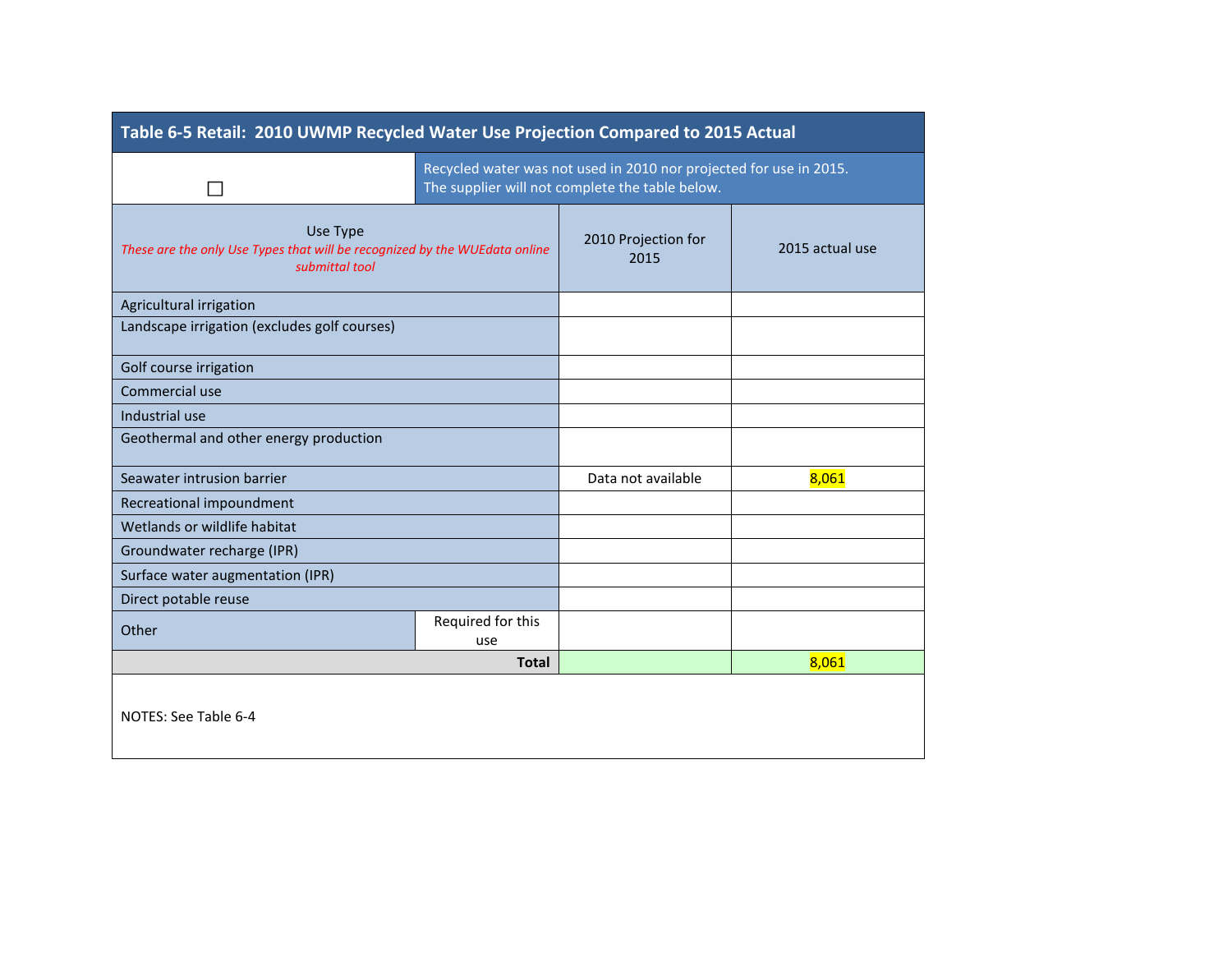| <b>Table 8-1 Retail:</b><br><b>Stages of Water Shortage Contingency Plan</b>                        |                                                 |                                                                                                                                                                                                                                                                       |  |  |
|-----------------------------------------------------------------------------------------------------|-------------------------------------------------|-----------------------------------------------------------------------------------------------------------------------------------------------------------------------------------------------------------------------------------------------------------------------|--|--|
|                                                                                                     |                                                 | <b>Complete Both</b>                                                                                                                                                                                                                                                  |  |  |
| <b>Stage</b>                                                                                        | <b>Percent Supply</b><br>Reduction <sup>1</sup> | <b>Water Supply Condition</b>                                                                                                                                                                                                                                         |  |  |
| 1                                                                                                   | Up to 10%                                       | The City may determine that a "mild" water supply<br>shortage or threatened shortage exists and consumer<br>demand reduction necessary to respond to existing water<br>conditions on a voluntary basis.                                                               |  |  |
| 2                                                                                                   | Up to 20%                                       | The City may determine that a "moderate" water supply<br>shortage or threatened shortage exists and consumer<br>demand reduction necessary to existing water conditions<br>including limiting days of irrigation on a mandatory basis.                                |  |  |
| 3                                                                                                   | Up to 50%                                       | An "Emergency" condition. Exists when the City declares a<br>water shortage emergency and notifies its residents and<br>businesses that significant reduction in consumer demand<br>is necessary to maintain water supplies for public health,<br>safety, and welfare |  |  |
| <sup>1</sup> One stage in the Water Shortage Contingency Plan must address a water shortage of 50%. |                                                 |                                                                                                                                                                                                                                                                       |  |  |
| NOTES:                                                                                              |                                                 |                                                                                                                                                                                                                                                                       |  |  |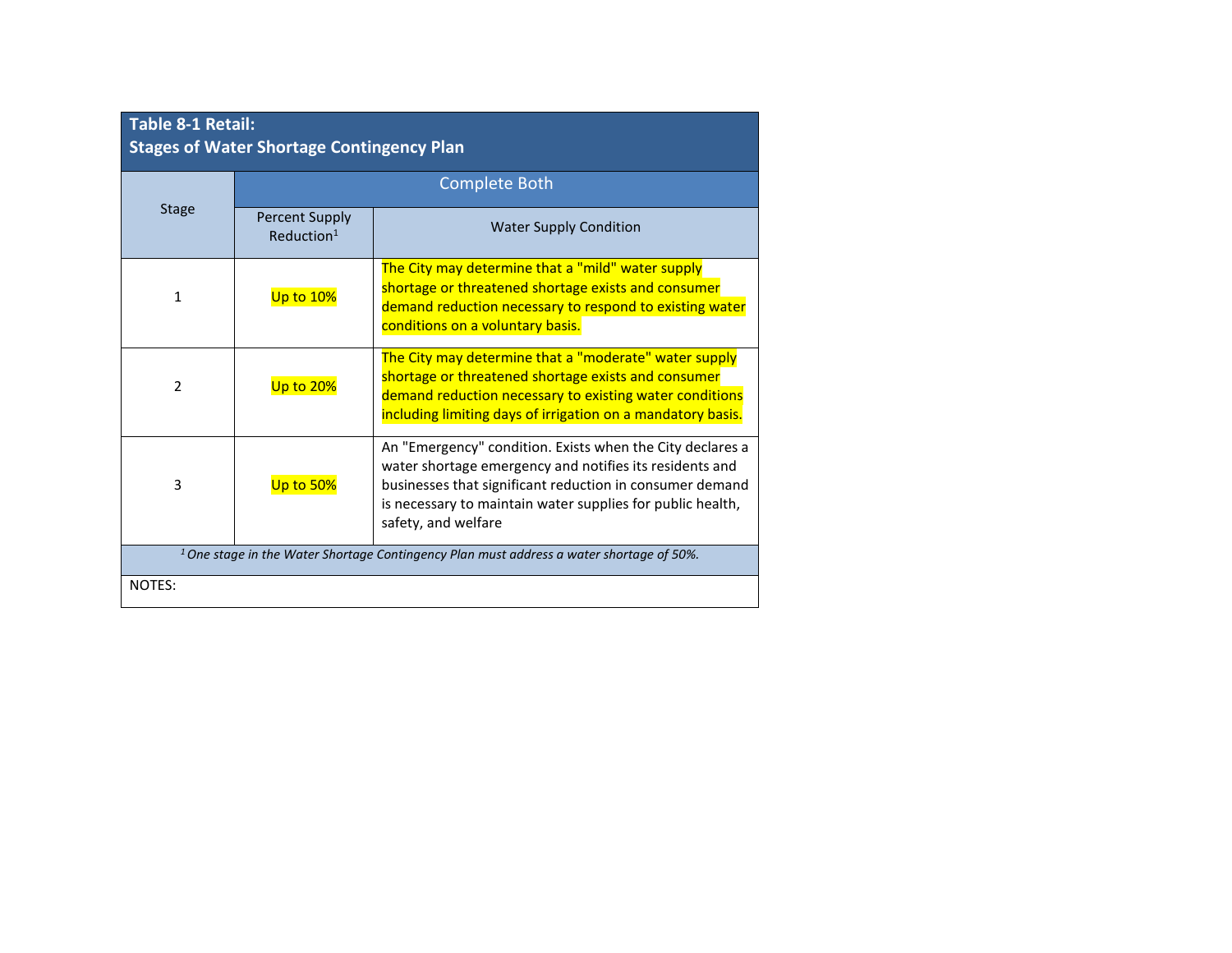| Table 8-3 Retail Only:<br><b>Stages of Water Shortage Contingency Plan - Consumption Reduction Methods</b> |                                                                            |                                                                                                                                                                                                                                                                                               |  |  |  |
|------------------------------------------------------------------------------------------------------------|----------------------------------------------------------------------------|-----------------------------------------------------------------------------------------------------------------------------------------------------------------------------------------------------------------------------------------------------------------------------------------------|--|--|--|
| <b>Stage</b>                                                                                               | Consumption Reduction Methods by<br><b>Water Supplier</b>                  | Additional Explanation or Reference                                                                                                                                                                                                                                                           |  |  |  |
| All                                                                                                        | <b>Offer Water Use Surveys</b>                                             | The City provides public education by contracting with<br><b>MWDOC through the Choice Program. The program</b><br>includes a public website, school programs, water<br>news in the local newspaper, quarterly Water Policy<br>Dinners, annual Water summit, and tours of water<br>facilities. |  |  |  |
| All                                                                                                        | <b>Provide Rebates on Plumbing Fixtures</b><br>and Devices                 | The City offers rebates to CII and residential<br>customers (by contracting with MWDOC through its<br>Choice Program) on devices such as laminar flow<br>restrictors, dry vacuum pumps, premium high<br>efficiency toilets.                                                                   |  |  |  |
| All                                                                                                        | <b>Provide Rebates for Landscape</b><br><b>Irrigation Efficiency</b>       | The City offers rebates to CII and residential<br>customers (by contracting with MWDOC through the<br>Choice Program) on devices such as spray nozzles,<br>drip irrigation, smart irrigation timers, soil moisture<br>sensor, in-stem flow regulator.                                         |  |  |  |
| All                                                                                                        | <b>Provide Rebates for Turf Replacement</b>                                | The City provides public education by contracting with<br><b>MWDOC</b> through the Choice Program. The program<br>includes a public website, school programs, water<br>news in the local newspaper, quarterly Water Policy<br>Dinners, annual Water summit, and tours of water<br>facilities. |  |  |  |
| $\overline{\mathbf{3}}$                                                                                    | <b>Moratorium or Net Zero Demand</b><br><b>Increase on New Connections</b> | The city will limit or withhold issuance of building<br>permits which require new or expanded water service                                                                                                                                                                                   |  |  |  |
| $\overline{\mathbf{3}}$                                                                                    | <b>Moratorium or Net Zero Demand</b><br><b>Increase on New Connections</b> | No new potable water service will be provided except<br>under special circumstances by the City                                                                                                                                                                                               |  |  |  |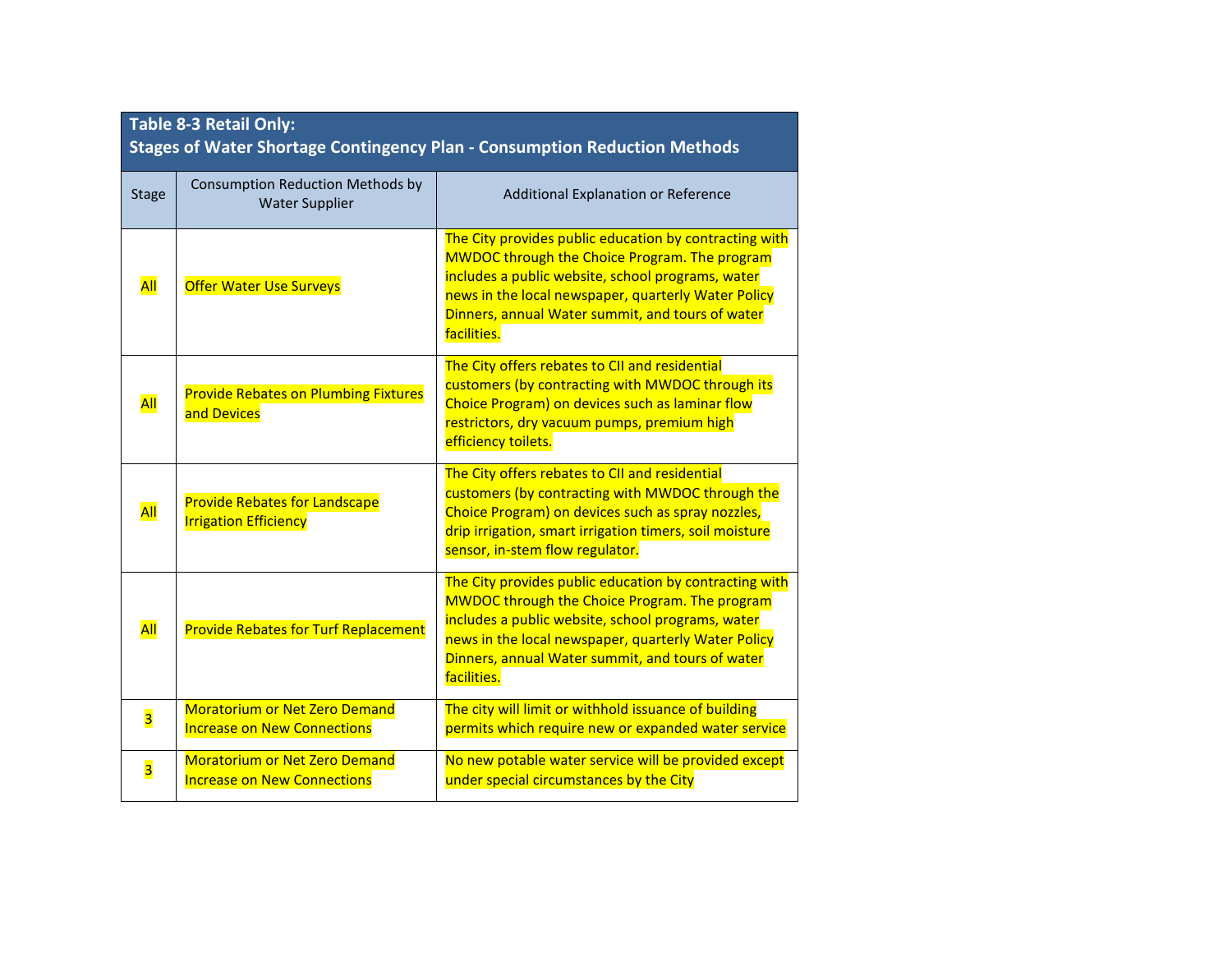| <b>Table 8-3 Retail Only:</b><br><b>Stages of Water Shortage Contingency Plan - Consumption Reduction Methods</b> |                                                                            |                                                                           |  |  |  |
|-------------------------------------------------------------------------------------------------------------------|----------------------------------------------------------------------------|---------------------------------------------------------------------------|--|--|--|
| <b>Stage</b>                                                                                                      | Consumption Reduction Methods by<br><b>Water Supplier</b>                  | Additional Explanation or Reference                                       |  |  |  |
| $\overline{\mathbf{3}}$                                                                                           | <b>Moratorium or Net Zero Demand</b><br><b>Increase on New Connections</b> | The City will suspend consideration of annexations to<br>its service area |  |  |  |
| NOTES:                                                                                                            |                                                                            |                                                                           |  |  |  |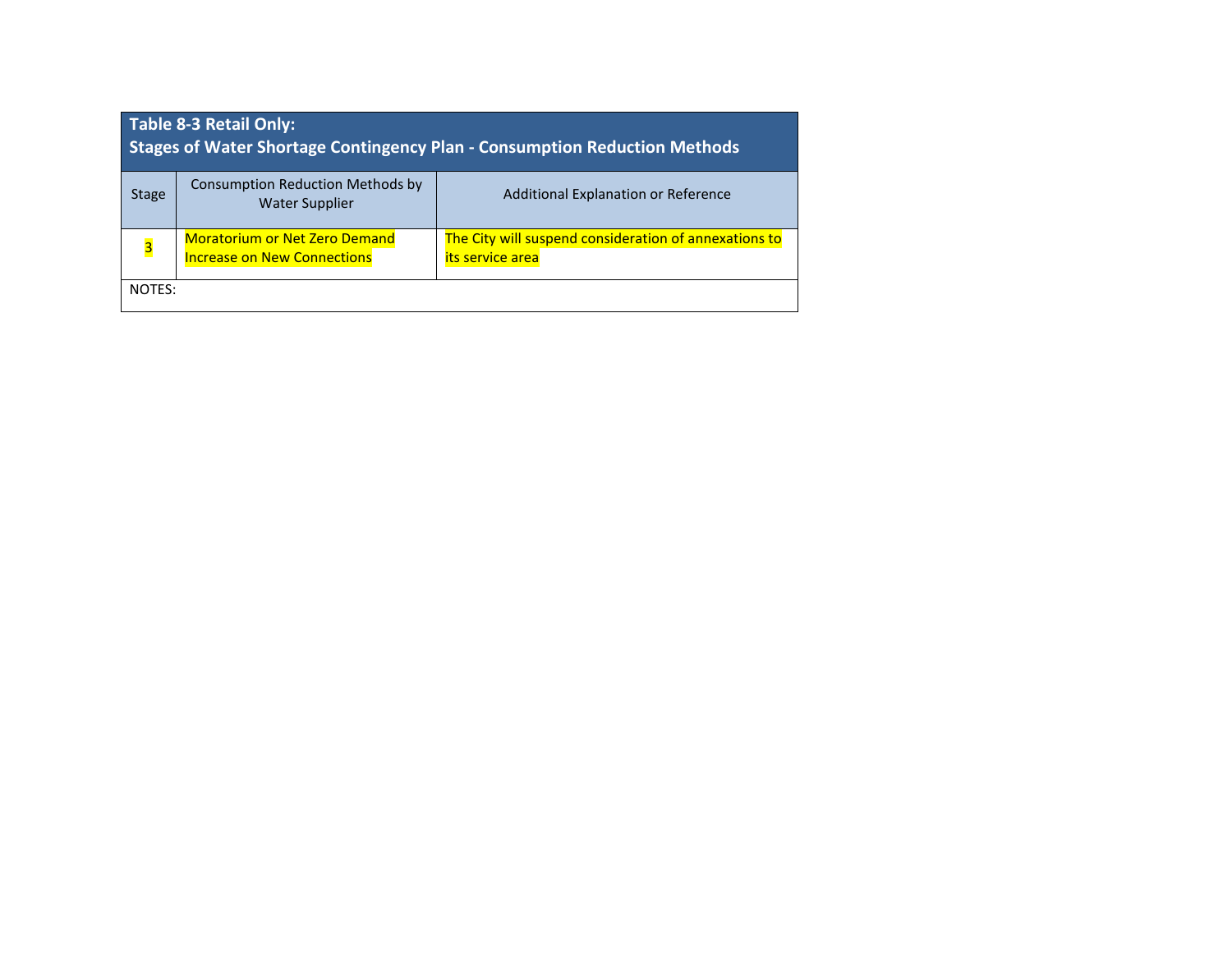# **Revisions to Appendix E-1 Public Hearing Notice for Amended UWMP**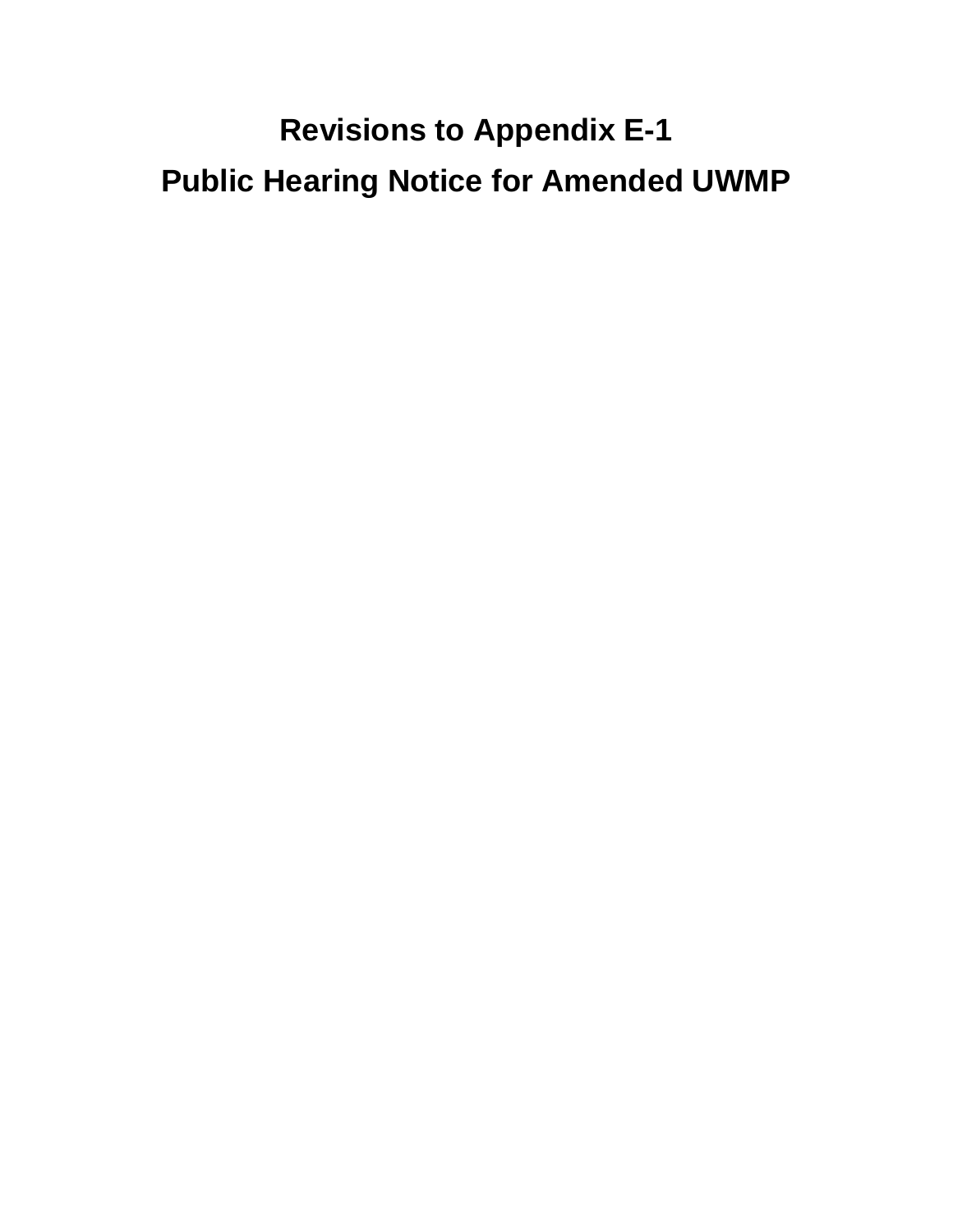# City of Huntington Beach - Notice of Public Hearing on Consideration to Adopt Amendments to the 2015 Urban Water Management Plan

Notice is hereby given that a public hearing for considering the adoption of the amendments to the City's adopted 2015 Urban Water Management Plan (Plan) will be held by the City Council of the City of Huntington Beach at the February 5<sup>th</sup> City Council meeting in the Council Chambers of the Huntington Beach Civic Center located at 2000 Main Street.

The 2015 Urban Water Management Plan is submitted to the State Department of Water Resources (DWR) every five years pursuant to the Urban Water Management Planning Act of 1983. The Plan is a general information document and complements the Municipal Water District of Orange County and the Metropolitan Water District of Southern California plan. The purpose of the Urban Water Management Plan is to provide a local perspective and analysis of the current and projected future water supplies and demands and water conservation activities of the City. Minor revisions were requested by DWR to be included in the Plan, and those changes are summarized in the Amendments to 2015 Urban Water Management (Amendments).

The Amendments for the Plan will be made available for public review at the Office of the City Clerk and on the City's website at Huntingtonbeachca.gov/hbwater/2015-UWMP-Amendments.pdf. All interested persons are invited to attend the hearing on the Amendments, to express their opinions for, or against, with written or oral comments. Written communications to the City Council may also be mailed to the City Clerk. Further information may be obtained from the Office of the City Clerk, 2000 Main Street, Huntington Beach, CA 92648. Phone # (714) 536-5227.

The City of Huntington Beach endeavors to accommodate persons of handicapped status in the admission or access to, or treatment or employment in, City programs or activities. The City of Huntington Beach is an equal opportunity employer.

> Robin Estanislau, City Clerk City of Huntington 2000 Main Street, 2<sup>nd</sup> Floor Huntington Beach, California 92648 Telephone (714) 536-5227 CityClerkAgenda@surfcity-hb.org http://www.huntingtonbeachca.gov

Published Huntington Beach Wave January 18 & 25, 2018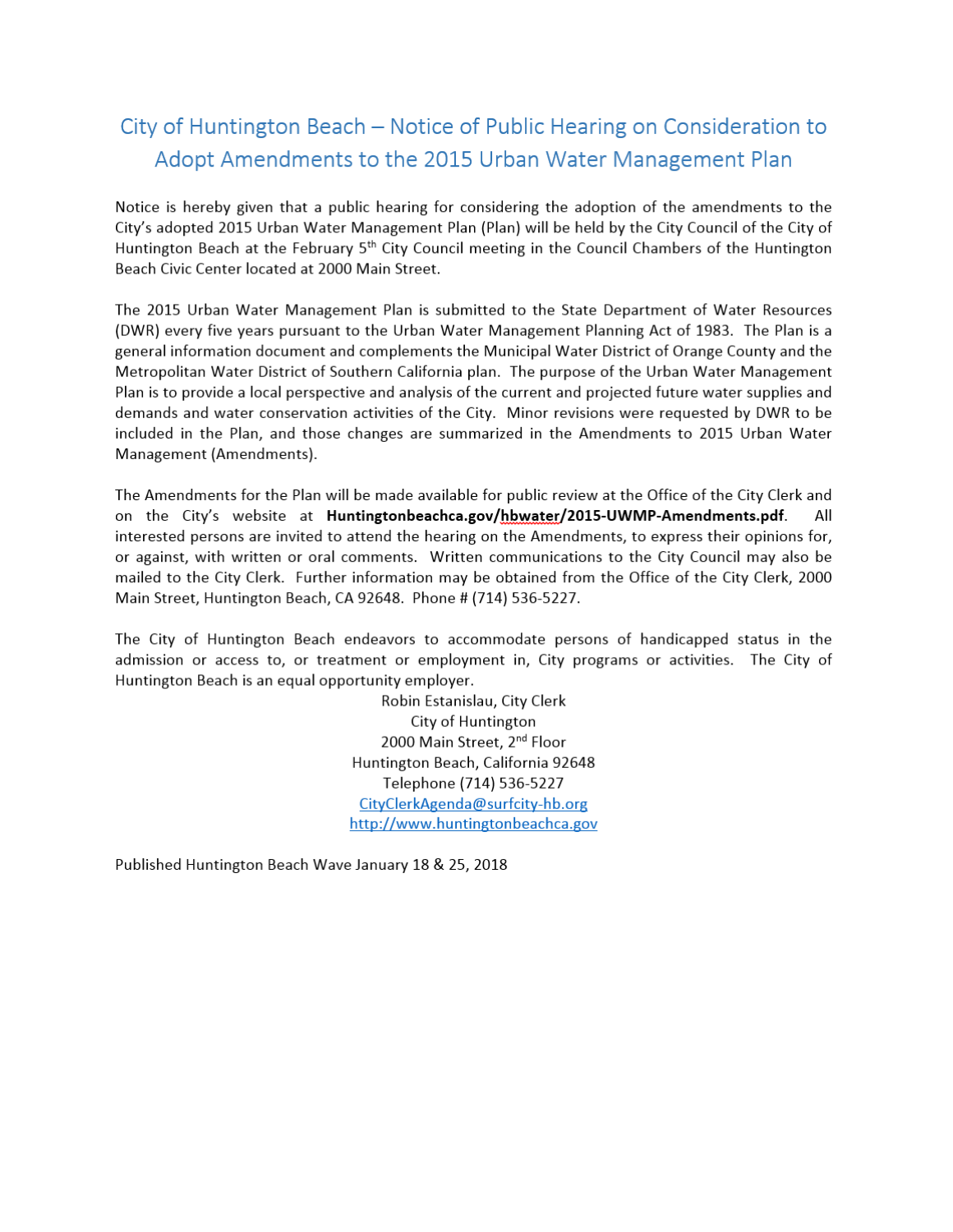**Revisions to Appendix F-1 Resolution of the Amended UWMP adoption (Pending City Council Approval)**